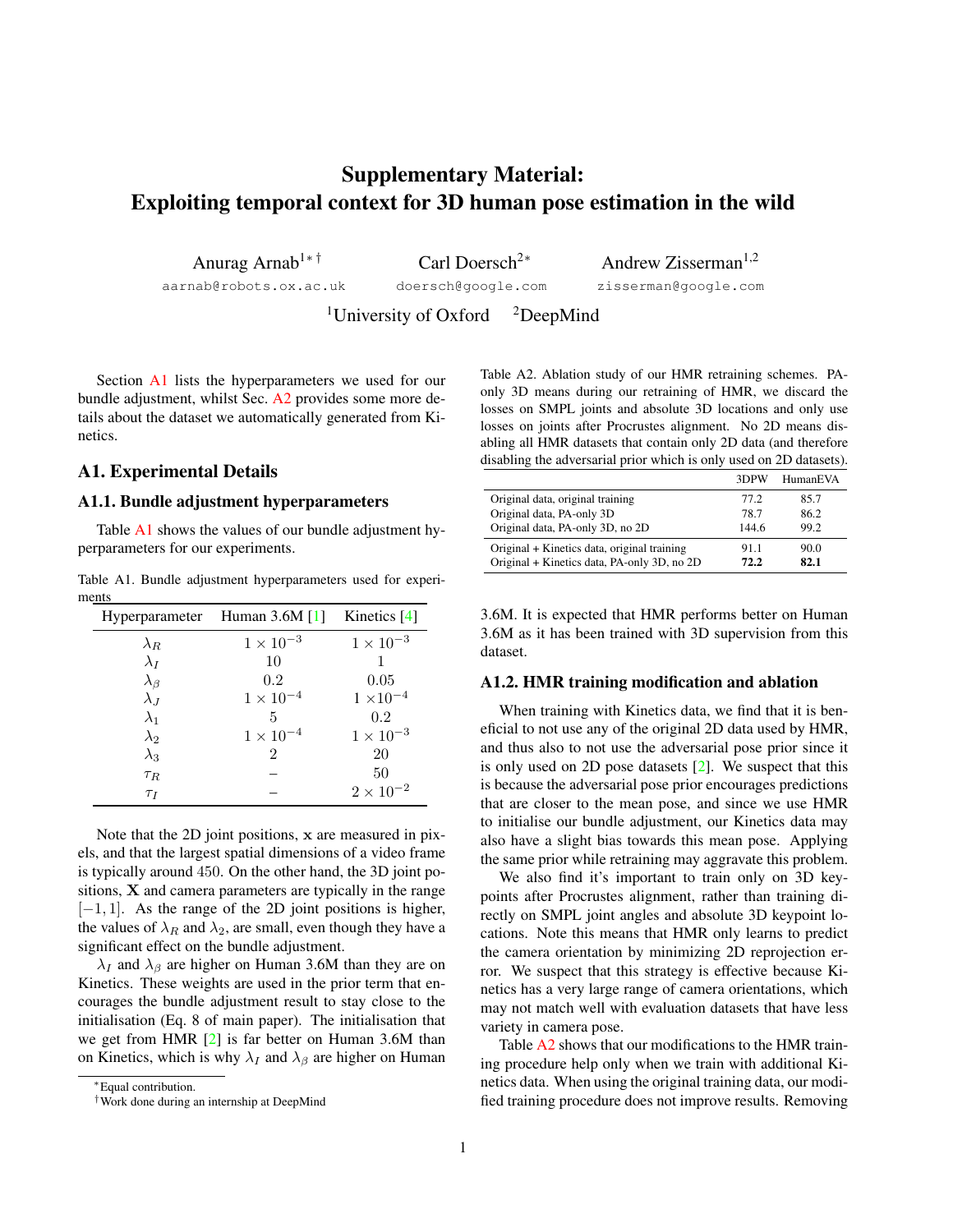<span id="page-1-7"></span>the original 2D data from training also has a large negative impact on performance. This is because the original training data has a relatively small amount of 3D supervision (Human 3.6M [\[1\]](#page-1-1) and MPI-3DHP [\[5\]](#page-1-4)).

## A1.3. 3DPW Evaluation Protocol

The 3DPW dataset contains 60 clips, consisting of outdoor videos captured from a moving mobile phone and 17 IMUs attached to the subjects [\[6\]](#page-1-5). The IMU data allowed the authors to accurately compute 3D poses which we use as ground truth. We evaluate on the test set comprising 24 videos, using the 14 keypoints that are common on both the MS-COCO and SMPL skeletons as also done by [\[3\]](#page-1-6). We only evaluate on frames where enough of the person is visible to estimate a 3D pose for it. This is performed by discarding examples where less than 7 ground-truth 2D keypoints are visible. We compute the Procrustes-aligned error independently for each pose, and then average errors for each tracked person within each video, before finally averaging over the entire dataset (thus videos with two people count twice as much as videos with one).

We follow the standard HMR pre-processing when evaluating input images: the bounding box around the person is scaled such that the height of the person is about 150 pixels. As we are not evaluating the 2D person bounding-box performance of our algorithm, we use the ground truth person bounding-box. The height of the person is estimated by taking the difference of the highest and lowest valid keypoints, where a keypoint is considered valid if its score is greater than 0.1.

## <span id="page-1-0"></span>A2. Dataset statistics

Figure [A1](#page-2-0) visualises the distribution of Kinetics action classes in our dataset. We can see that the distribution has a fairly long tail: Our bundle adjustment method works well for a variety of object classes, including many types of dancing and various outdoor activities, where there are usually not many people in the video clip and the whole body is visible. There are also many classes for which only a handful of videos are automatically selected. These are typically classes such as "tying tie", "bending metal" and "knitting" where the person is usually not fully visible. Note that there are 400+ clips for each action in the Kinetics-400 dataset [\[4\]](#page-1-2) that we use, and that we have always selected at least one video of each action class.

## References

<span id="page-1-1"></span>[1] C. Ionescu, D. Papava, V. Olaru, and C. Sminchisescu. Human3.6M: Large scale datasets and predictive methods for 3D human sensing in natural environments. *PAMI*, 36(7):1325– 1339, 2014. [1,](#page-0-3) [2](#page-1-7)

- <span id="page-1-3"></span>[2] A. Kanazawa, M. J. Black, D. W. Jacobs, and J. Malik. Endto-end recovery of human shape and pose. In *CVPR*, 2018. [1](#page-0-3)
- <span id="page-1-6"></span>[3] A. Kanazawa, J. Zhang, P. Felsen, and J. Malik. Learning 3d human dynamics from video. In *CVPR*, 2019. [2](#page-1-7)
- <span id="page-1-2"></span>[4] W. Kay, J. Carreira, K. Simonyan, B. Zhang, C. Hillier, S. Vijayanarasimhan, F. Viola, T. Green, T. Back, P. Natsev, M. Suleyman, and A. Zisserman. The kinetics human action video dataset. In *arXiv preprint arXiv:1705.06950*, 2017. [1,](#page-0-3) [2](#page-1-7)
- <span id="page-1-4"></span>[5] D. Mehta, H. Rhodin, D. Casas, P. Fua, O. Sotnychenko, W. Xu, and C. Theobalt. Monocular 3D human pose estimation in the wild using improved cnn supervision. In *3DV*, 2017. [2](#page-1-7)
- <span id="page-1-5"></span>[6] T. von Marcard, R. Henschel, M. Black, B. Rosenhahn, and G. Pons-Moll. Recovering accurate 3D human pose in the wild using imus and a moving camera. In *ECCV*, 2018. [2](#page-1-7)